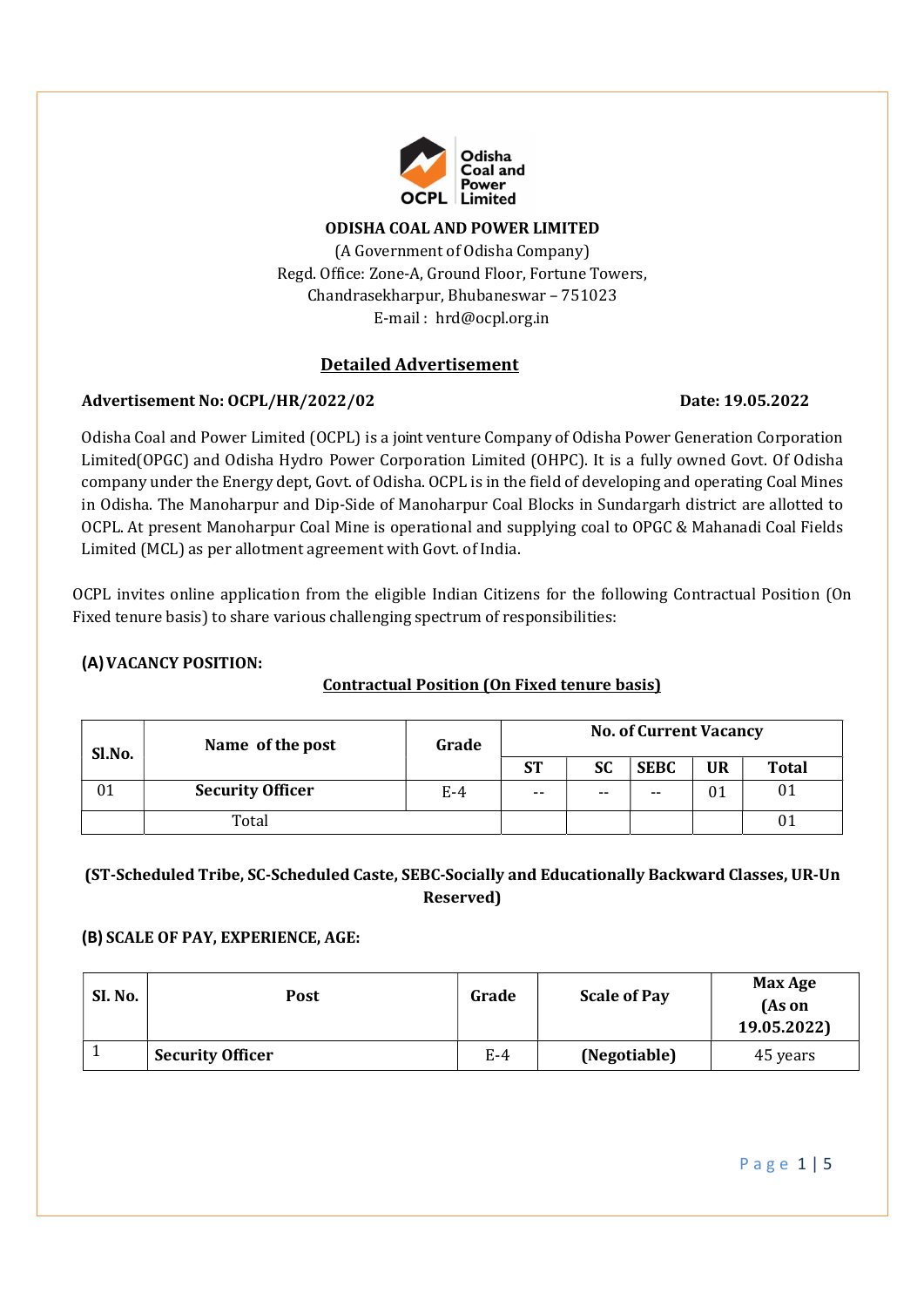### (C) ESSENTIAL QUALIFICATION:

| Sl No | Name of the<br>Post                             | Qualification                                                                                                                                                                                                                                  | <b>Experience</b><br>(As on 19.05.2022)                                                                                                                                                                                                                    |
|-------|-------------------------------------------------|------------------------------------------------------------------------------------------------------------------------------------------------------------------------------------------------------------------------------------------------|------------------------------------------------------------------------------------------------------------------------------------------------------------------------------------------------------------------------------------------------------------|
| 01    | Security Officer<br>(On Fixed)<br>tenure basis) | Essential: Graduation in any<br>Discipline<br>Added Advantage: 2 years Post<br>Graduate<br>Degree/Post-<br>Graduate Diploma in Security<br>Management or Industrial<br>$(not \quad in$<br>cyber<br>Security<br>security)/C certificate in NCC. | Minimum 10 years' service in Officer/<br>Executive Cadre with either Armed Forces or<br>Central Police Organization (CPO)<br>(OR)<br>Minimum 15 years' experience in managing<br>industrial security in Officer/ Executive Cadre<br>with Govt./ other PSEs |

- In case of educational qualification, in addition to an institute being approved by UGC/AICTE, the particular Degree/Diploma awarded by that institute is also required to be an approved Degree/Diploma.
- The qualifications possessed by candidates must be qualifications acquired through regular full time courses by attending colleges/institutes and not part-time course, distance learning programs or correspondence courses.
- Weightage shall be given to the candidates having relevant additional qualification and work experience during screening.

## (D)KEY SKILLS:

The Applicant will demonstrate characteristics of a leader who is determined, articulate, achievement & results oriented and persuasive. He/ She should be able to build a high performance team & work culture. Besides, he/she should exhibit ability to lead, inspire and mentor his/her team to achieve significant results. He/ She should possess high professional ethics, good judgement and ability to take decisive action. Good communication (verbal and written) and interpersonal skills are highly required for the above positions.

### (E) AGE:

- Candidates must not be under 21 (Twenty-One) years as on 19.05.2022.
- Reservation for Scheduled Caste, Scheduled Tribe, SEBC, Ex-Servicemen, PWD, Sports Persons and Women shall be made as per the instructions/ guidelines of State Government.
- In case of an Ex-Serviceman, who has put in not less than six months continuous service in Armed Forces of the Union shall be allowed to deduct the period of such service from his actual age & if the resultant age does not exceed the maximum age limit prescribed for the post or service for which heseeks appointment shall be deemed to satisfy the conditions regarding age limit.
- Provided that a person who comes under more than one category mentioned above, shall be eligible for only one benefit of upper age relaxation, which shall be considered most beneficial to him / her.
- The date of birth entered in the High School Certificate Examination or equivalent Certificate issued by the concerned Board / Council will only be accepted.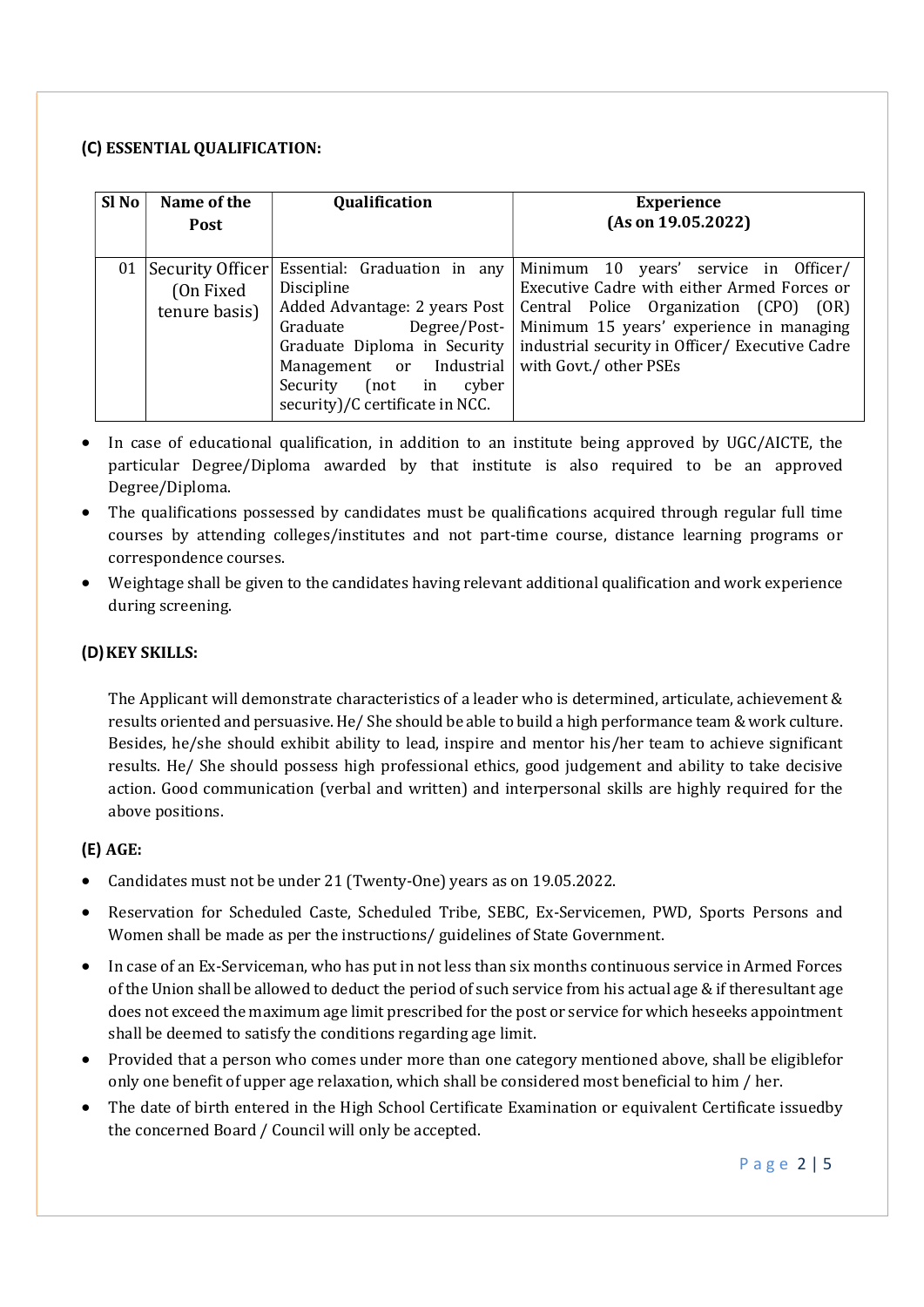# (F) SELECTION PROCESS:

- The Assessment of short-listed candidates applied against any post will be made through Personal Interview only. Mere qualifying as per the qualification criteria described above does not give a right for shortlisting for the interview.
- Based on the performance in personal interview, organizational requirement, vacancies to be operated, the candidates will be selected.
- In the event of number of short-listing candidates being large, the management reserves the right toraise the minimum eligibility standards/criteria by taking into account the qualification and/or experience to restrict the number of candidates for assessment.
- OCPL has right to select the candidate and assign the position one rank below the advertised position and grade depending upon the merit and experience of the candidate.

# (G)MEDICAL FITNESS:

- The final placement of the candidate is subject to their medical fitness as per Company's standard and other joining formalities.
- The selected candidate needs to be medically fit as per medical rules of the Company. No relaxation in health standards as indicated in the medical rule of the Company is allowed.

# (H) PLACEMENT & PERIOD OF ENGAGEMENT:

Security Officer will be positioned at Manoharpur Coal Mines, Manoharpur, Sundargarh, Odisha. Selected candidates will be posted in the OCPL's establishments anywhere in Odisha & is transferable as per the organizational requirement. The selected candidates may be assigned jobs/ functions/ assignments related to their area as per the requirements of the Company.

The Contract period would be initially for one year, which may be extendable from time to time up to maximum period of three years.

# (I) HOW TO APPLY:

- The candidates need to apply online in the career section of OCPL website (www.ocpl.org.in) from 10AM of 19.05.2022 to 5PM of 10.06.2022. Candidates should click on the online application link, read the instructions carefully and fill-in the online application form giving accurate information. If the online application is not successfully completed, candidate is required to register again. Applications received through any other mode would not be accepted and summarily rejected.
- No request with respect to change in any data entered by the candidate will be entertained once the online application is submitted successfully. While applying online, candidate needs to upload the scanned copy of their recent passport size colour photograph & signature. In case the candidate is called for personal interview, he/she will be required to produce his/her original certificate and other relevant documents as mentioned in the on-line application form.
- Recent colour passport size photograph and signature in prescribed format (.jpg/.jpeg).

|            | File Size      | Dimension       |
|------------|----------------|-----------------|
| Photograph | 25 KB to 50 KB | 3.5 cm X 4.5 cm |
| Signature  | 25 KB to 35 KB | 3.5 cm X 1.5 cm |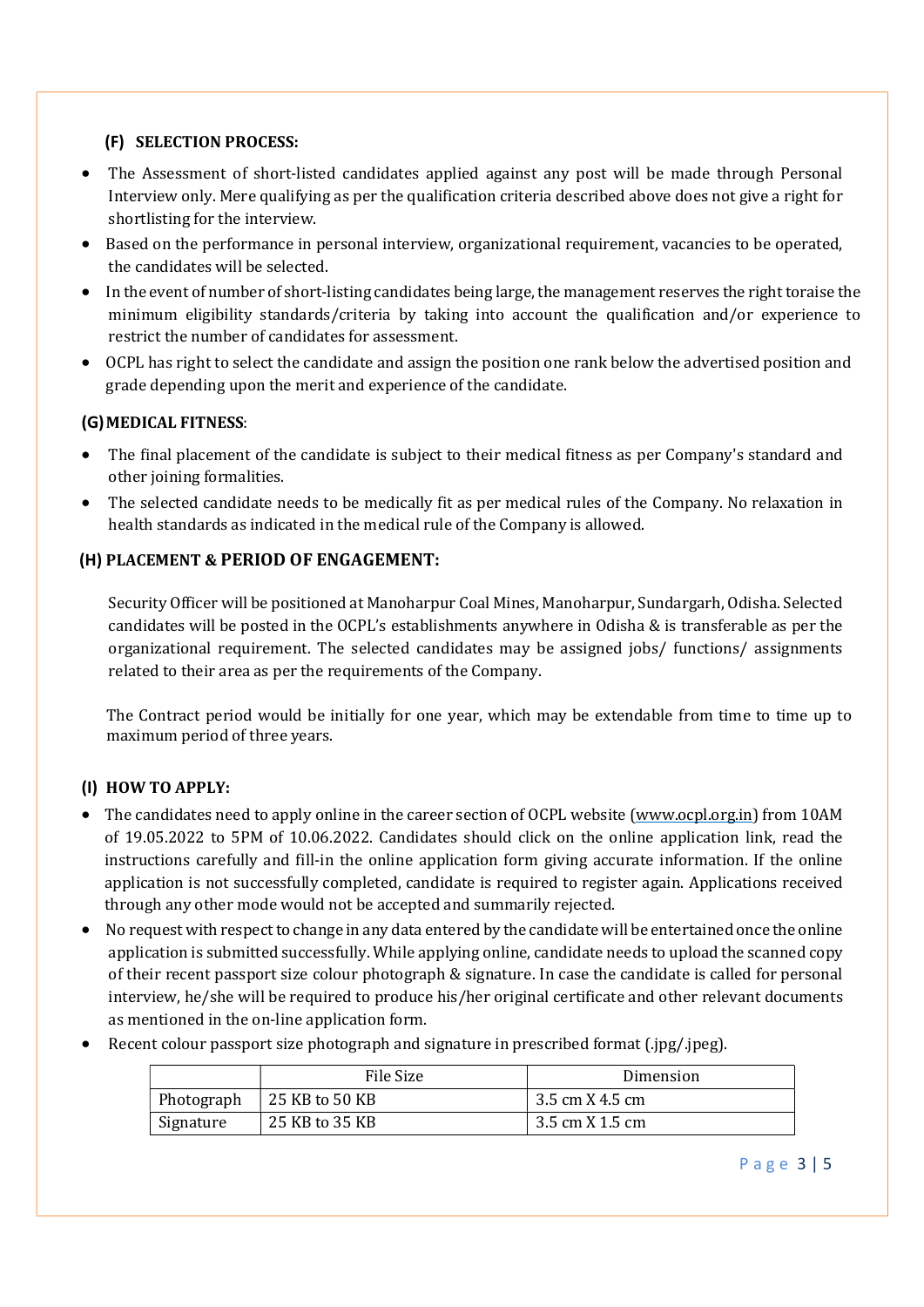# Note: Candidates should ensure that the same passport size color photograph is used throughout this recruitment process.

- The downloaded application with self-attested photocopies of all the documents in support of the information given by the candidate in their on-line application should reach **General Manager (C & CA)**, Odisha Coal and Power Limited, Zone - A, Ground floor, Fortune Towers, Chandrasekharpur, Bhubaneswar - 751023, Odisha by post immediately after submission of online application. Name of the post applied for should be super-scribed on the envelop used for sending the hard copy of the application. No application will be received by hand. No manual / paper application will be entertained directly unless registered and applied online. The application must reach the address along with self-attested copy of all documents in support of their age, qualification, experience, payscale/monthly emoluments/CTC, etc. by 5PM of 24.06.2022.
- It may be noted that a candidate's application only in soft copy will not be entertained and will be rejected summarily if the hard copy of the application form along with other requisite self-attested photocopies of the relevant documents is not received on or before 24.06.2022.
- OCPL will not be responsible for any candidate for not being able to submit their online application within the last date on account of system error or for any other reason whatsoever.
- Internal Candidates or candidates from the holding companies are required to apply through proper channel
- Only Indian Nationals are eligible to apply.

# (J) INSTRUCTION TO THE CANDIDATES:

- The candidate should ensure that he/she fulfills the eligibility criteria and other conditions as mentioned in this advertisement. Mere submission of application or meeting the advertised specification does not entitle the candidates' eligibility for the post. In case it is detected at any stage of recruitment/ selection/even after appointment that the candidate does not fulfill the eligibility norms and/or that he/she has furnished any incorrect/false information or has suppressed any material fact(s), his/her candidature/appointment will automatically stand cancelled, as the candidature/appointment would be deemed to be void ab initio.
- The e-mail id mentioned in the application form must remain valid for one year. All future communication with the candidates will take place through e-mail only. OCPL will not be responsible for any loss/nondelivery of e-mail/any other communication sent, due to invalid/wrong id or due to any other reason.
- Candidates working in PSUs/Govt. should generally apply through proper channel or produce "No Objection Certificate" at the time of interview. However, in case of failing in this regard, the candidate would only be allowed to join, if selected, after formal release order from his present organization.
- Candidates will be reimbursed to and fro fare as mentioned below from their communication address mentioned in the on-line application for attending the personal interview.

| Grade | Eligibility conveyance mode                   |
|-------|-----------------------------------------------|
| – E-4 | Economy class air / $2nd$ AC train / bus fare |

 No change in communication address will be entertained at a later stage for the purpose of reimbursement of TA.